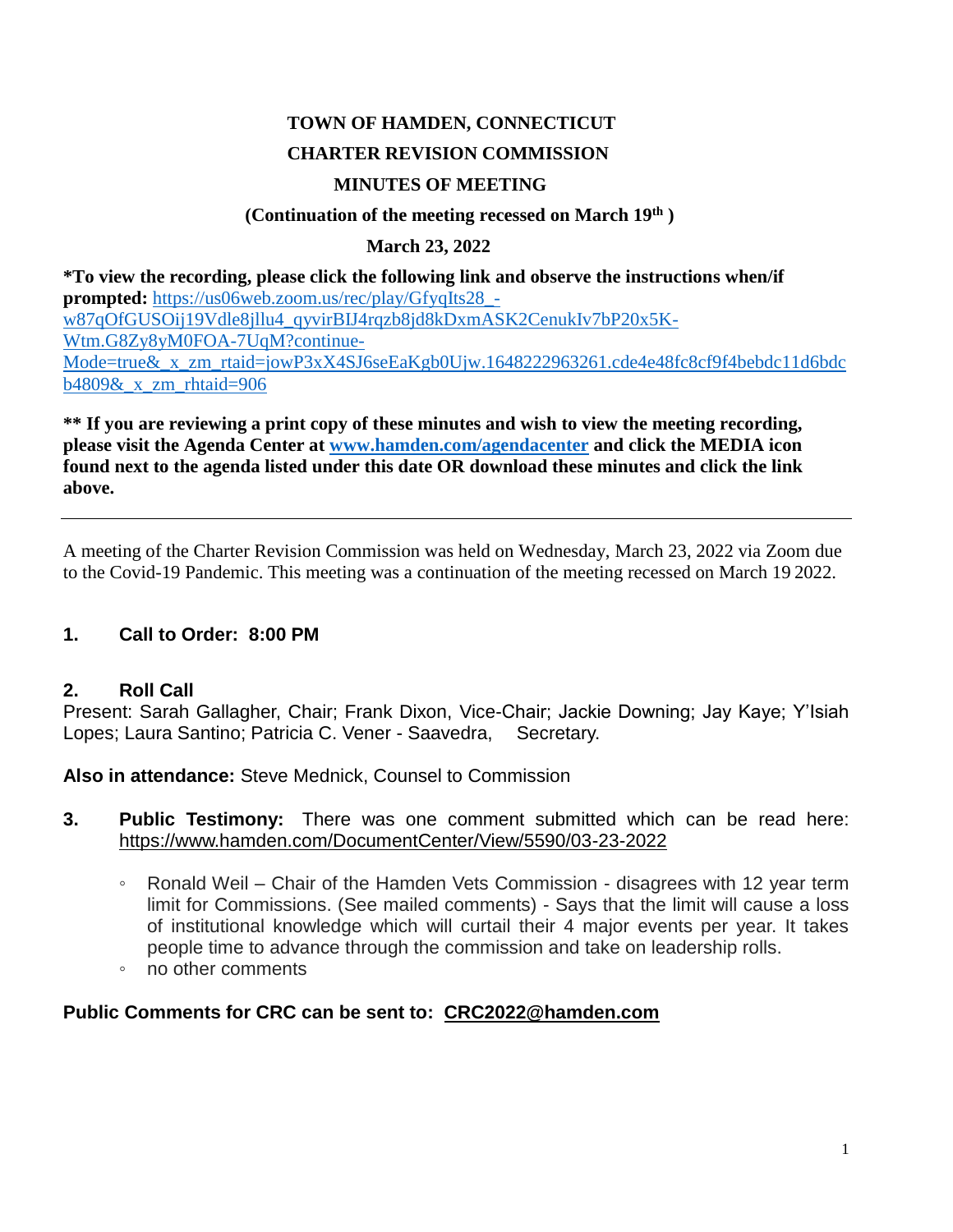**4. Chapter VII** – Finance Commission and Diversity and Equity Inclusion Commission Continuing-

- Residency Requirements There's always been a residential require now we are requiring district residency.
- Representation on Boards and Commissions when a mayor moves forward with appointments, the mayor is constrained to be aware of diversity in doing so. This is includes geographical as well as all other diversity characteristics. Background experience and expertise should be considered as well. Should not be more than two (2) from any one district. Make it "a best effort" mandate. Flexibility to have up to 2 members from the same LC District for larger Boards and Commissions. The problem is that there are both small (3 member) and larger (over 9 member) boards and commissions.
	- Dixon reminds us that this conversation is not trivial. We don't want to leave the door open so that we fall back to how things have been in previous years.
	- Backgrounds, expertise, ethics are also diversity characteristics
	- **Outcome: Change "should" to "shall" and increase "1" to "2, with reason."**
- Outreach
- H. Dual appointment prohibition except for commissions such as ours, ie, temporary duration, external appts representing town
- I. Restrictions for Members of Civil Service, Finance, Board of Ethics, Police Commission. Mednick suggests - Fire commission should be added to that list. Because they actually do act on hires and promotions in their department.
	- Santino being part of a committee there could be conflict of Interest.
	- Kaye is unsure of wording.
	- **Outcome: Fire Commission is to be added and the language will be revised to be clear that political party leaders are included in the list of restricted people.**
- Section K was expanded a lot. Mednick says we should talk to TC about it. We are trying to fix TC office to be actively keeping records and informing Mayor of upcoming essential charter tasks. Also role of Mayor in the Administration of B and C. We need to figure out where LC falls in here where they are the appointing body.
	- Downing For K1c -looked for clarity on a statement and Mednick confirms. But it needs a bit of statement update to be imminent.
	- K-3. There should be publication and updated list of Boards and Commissions should be both in November and May posted. (public notice) at least 2 weeks before positions are to be filled. Besides posting the list Gallagher would like a current list posted all the time. Downing - In May and November believes Boards and Commissions are updated daily as needed when there are changes. Option for residents to apply to any Board and Commission in both M and N to have an applicant pool.
	- P. Vener-Sevedra asked for clarification which Gallagher gave: 1) transparency list, 2) constant updated list of Boards and Commissions and 3) twice yearly recruitment for a pool of applicants.
	- Kaye once a vacancy is created "within 72 hours" or "immediately" the Mayor should notify public. Mednick - people need some time to apply. Kaye - will they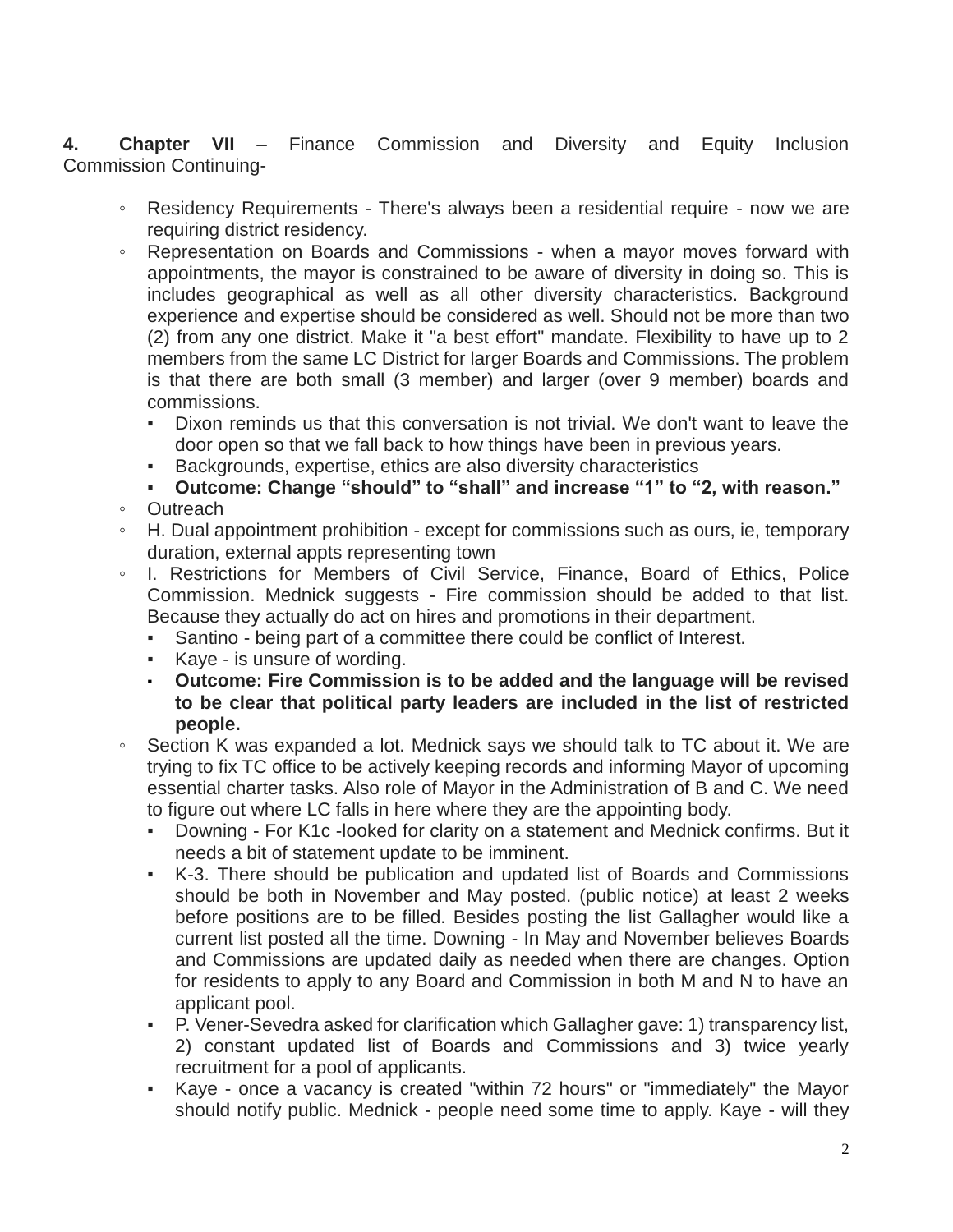have time? Because Mayor could immediately to pool and pick someone the very next day. Gallagher - Trigger for notice should be vacancy "no more than 72 hours after Mayor is notified of Vacancy."

- Downing residents often will write a letter stating interest in commissions. Ex. passionate interest can be most important. Is TC updated vacancies at all times. and twice a year ask for applicant pools. Do we still have to give notice for a two week wait to gather new applicants? Mednick - should May and Nov be for notice of positions coming up for new appointment?
- Kaye going back to public notice. Appt is not a slam duck and has to go to LC for vote. By giving public notice other people can go to the appropriate LC meeting to learn more and maybe give testimony.
- Side note Charter required commissions: Add charter mandated energy commission? Mednick - add a new commission later.
- Gallagher "in May and Nov of each year Mayor shall post all boards and Commissions." Downing - not just those with vacancies –
- **Outcome: Mednick will highlight this, move the last paragraph in K to the section 1, and tie the posting to 72 hours after vacancy.**
- For the paragraph K3c. Needs to be a provision if there are no volunteers on the list. Mednick: want to add, "if any." Gallagher is not convinced it's needed.
- 4 Additional Outreach paragraph get out and build list

# • **Finance Commission -** they just look at numbers and report to LC

4a Budget prep and oversight - Provide LC with an entity that tracks all the finance numbers so LC members don't. It's simultaneous with LC to provide information to assist LC with evaluation. This is ongoing throughout the year. They can report to LC or Mayor but themselves can't do anything. 6 year terms staggered. Members develop expertise.

## ◦ *4b Reporting function -*

- *4c Collective Bargaining agreements -* Language added to be sure numbers that are being used in bargaining to make sure fiscal impact stays real. Needed because Town accepted numbers from a Union that was off by a million dollars. This Commission would have forestalled that. Town atty thought this took away from Mayor's power.
	- Gallagher wants they "may" become a "shall". Downing thinks things move too quickly in negotiations. It's too immediate and impractical. Mednick - Mayors need to be able to say "I need to go consult with my commission." Downing agrees. Dixon and I agree Kaye does not like the word "status" would rather have "fiscal impact" more specifically. Mednick offers an alternate wording. "operational and fiscal impacts." instead of "status."
	- **Outcome: Change "may" to "shall" and Change "status" to "operational"**
	- ▪
	- Disclose funding policies so that pensions etc are properly funded.
	- Other structural aspects are clear and don't need discussion. Including best practices and standards adherence.
	- Dixon core purpose of this commission came about from feedback by town re: long history of fiscal "mistakes" of past town gov'ts. Many Officials did not have the expertise to be effective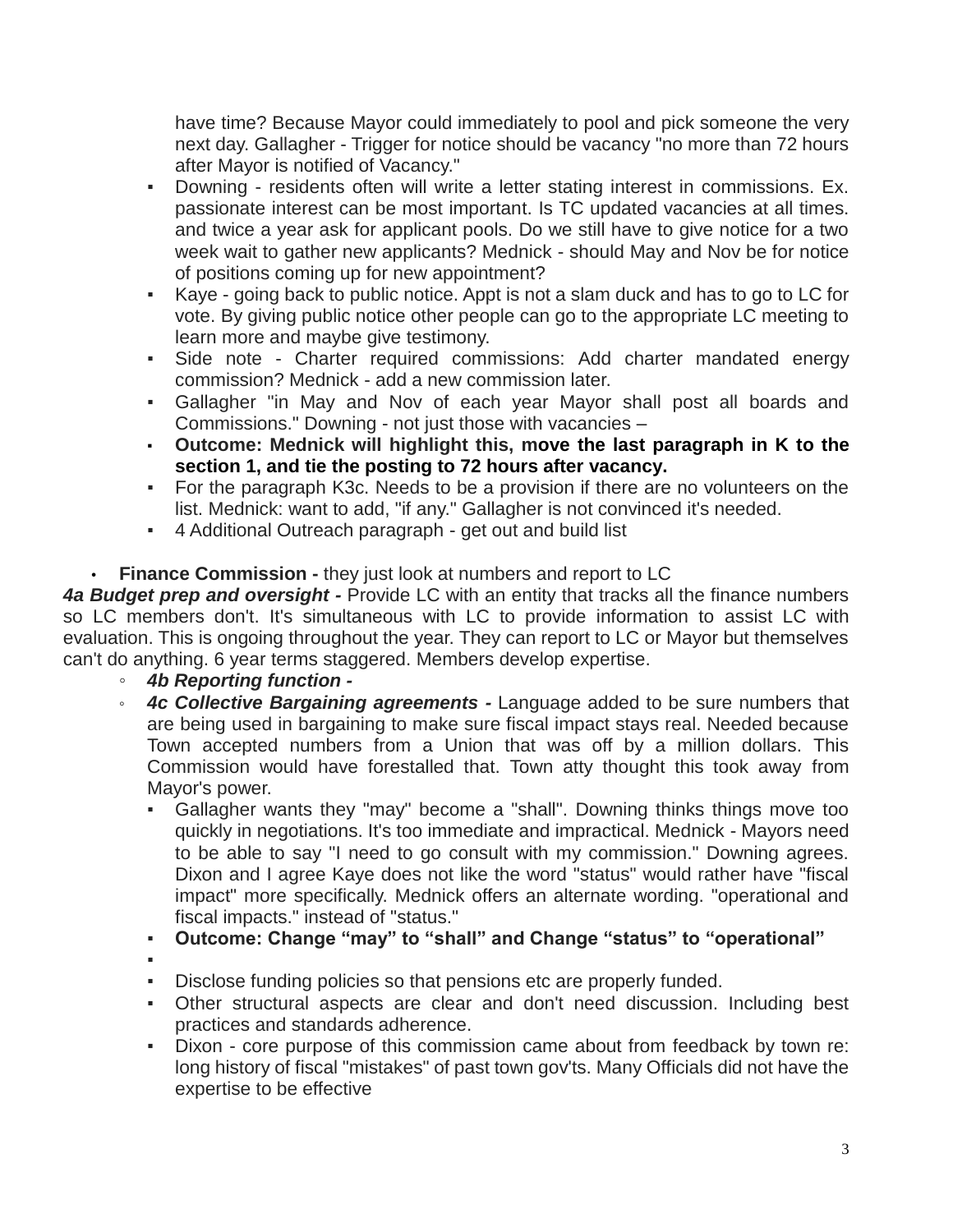- Lopes town needs to deliver public services in a responsible manner and this will aid in that aspect.
- Gallagher Ask if there were other issues in the section. **Outcome: There was general consensus on the section. Mednick will make the changes and we can vote on it next meeting.**
- **Other Commission and Boards**
	- Library board had changes expanded to be a 9 member board at their request to include one person from each LC district. They also want Director to be appointed by Mayor. Training requirement was added..
- **Inland wetlands commission**  CRC added 1 alternate by request of this commission
- **Diversity, Equity and Inclusion Commission** newly established. Mednick gives history because it's a new commission drawn up by the 2021 CRC.
	- Gallagher asks for thoughts and comments
	- Downing this commission looks at policies and practices to make sure decisions are aware of equity needs when services are being offered. It makes sure everything is done with equity in mind.
	- Gallagher, Mednick, Kaye report date and transition dates for everything need to be aligned with the dates they are now likely going to be relevant for, with the passing of this charter.
- Discussed of term limit of 12 years based on public comment. All agree to retain the 12 year limit as proposed in the charter revision.
- **Mandatory Commissions list**
	- Gallagher asks if there are 8 or is this is a list of topics. Mednick seems to think they are a list of topics. Gallagher will send the list of boards and commissions for the commission members to review.
	- Vener-Saavedra needs to decide if proposed alternative energy resources (and etc) need to be brought up separately or if they already fit within the scope of what already exists.

Next Meeting is on Tuesday, March 29. Agenda will include:

- Expert Panel Re: Police Commission Revisions
- Invite Comment from Chief and Chair of Police Commission
- Walk through police commission language
- Finalize the sections in this meeting
	- o Talk through term limits section

Time adjourned: 10:29 PM Motion: Gallagher, Second: Vener-Saavedra